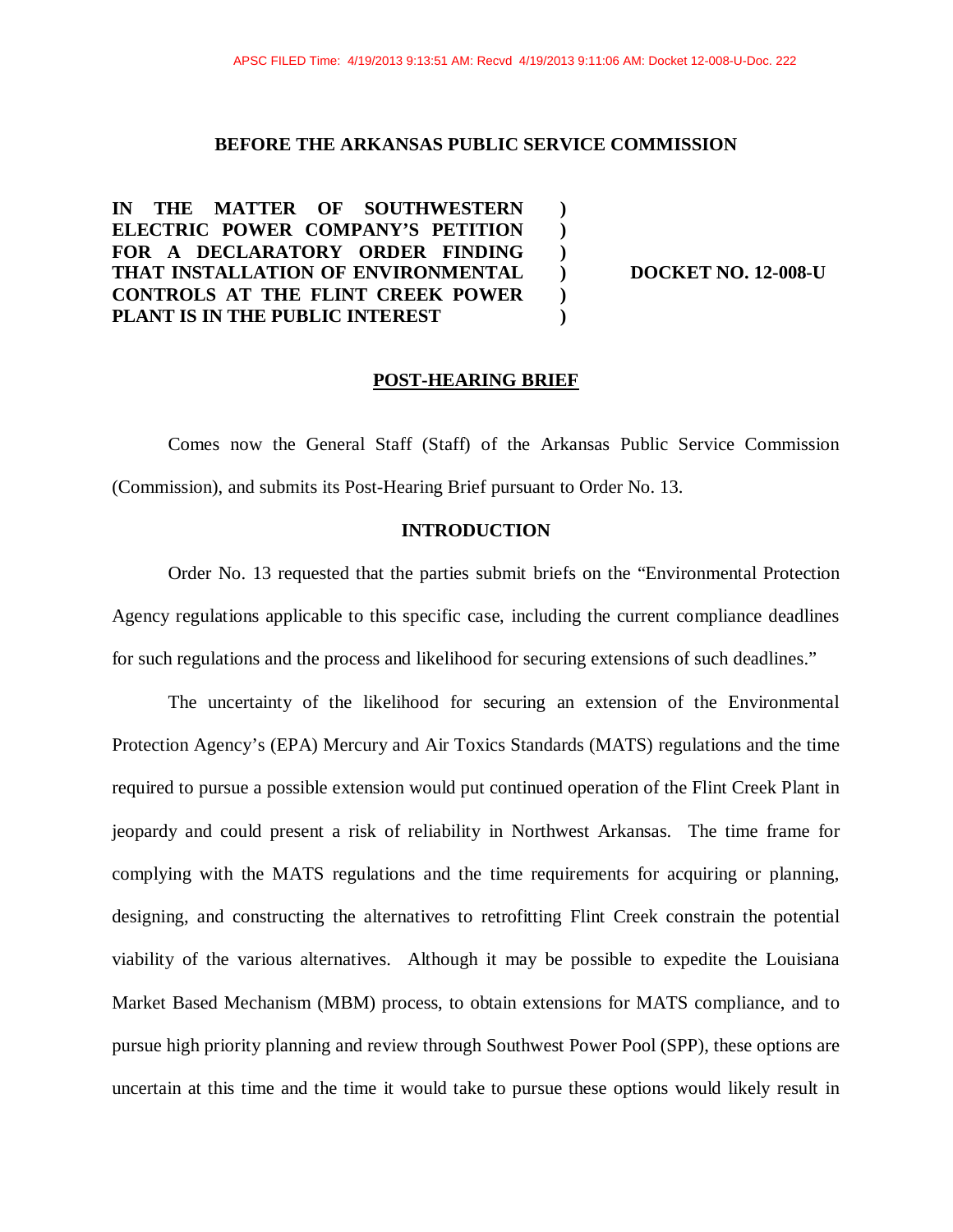additional delays. The EPA compliance deadline and the risk and uncertainty in obtaining an extension to the deadline are critical factors in Staff's recommendation that the Commission approve the retrofit of Flint Creek in order to maintain reliability in Northwest Arkansas.

# **ARGUMENT**

In the testimony filed subsequent to Order No. 10, Southwestern Electric Power Company (SWEPCO) affirmatively stated the Flint Creek plant must be retrofitted to comply with EPA regulations or it would be retired by April  $2015$ .<sup>1</sup> SWEPCO and Arkansas Electric Cooperative Corporation (AECC) have stated that in the case of the retirement/transmission option proposed in the latest round of testimony, that it is impossible to complete the transmission upgrades and additions to replace Flint Creek capacity by April 2015 which would cause significant reliability concerns for the Northwest Arkansas load pocket.<sup>2</sup> However, Sierra Club (Sierra) argues that this April 2015 deadline amounts to "nothing more than an attempt to mislead and panic the Commission into approving SWEPCO's proposed retrofits, regardless of the existence of less-expensive alternatives.<sup>3</sup> Sierra's witness, Paul Chernick, argues that the availability of a one-year compliance extension makes the effective deadline April 2016. Mr. Chernick also argues that, "The April 2016 deadline does not apply to units that are required for reliability."<sup>4</sup> As such "a generator could continue to operate, without penalty, until at least April 2017."<sup>5</sup> For support for his argument, Mr. Chernick relies on an EPA Memorandum dated December 16, 2011 (Memorandum).<sup>6</sup> In this Memorandum, the EPA indicates that it will not pursue enforcement of the MATS compliance deadlines so long as the source complies with the terms of the Memorandum. However, as stated by Ms. McCellon-Allen, an assurance from EPA

 $\overline{\phantom{a}}$ 

<sup>&</sup>lt;sup>1</sup> Direct Testimony of Venita McCellon-Allen, p. 30, l. 12-14 (January 11, 2013).

<sup>&</sup>lt;sup>2</sup> Direct Testimony of Duane Highley, p. 6, l. 21-23 (January 11, 2013).

<sup>&</sup>lt;sup>3</sup> Paul Chernick, Second Supplemental Rebuttal Testimony, p. 7, l. 10-11 (March 14, 2013).

<sup>4</sup> Id. at l. 14-15.

<sup>5</sup> Id. at l. 17-18.

 $6$  Exhibit PC-F3 to the Second Supplemental Rebuttal Testimony of Paul Chernick (March 14, 2013).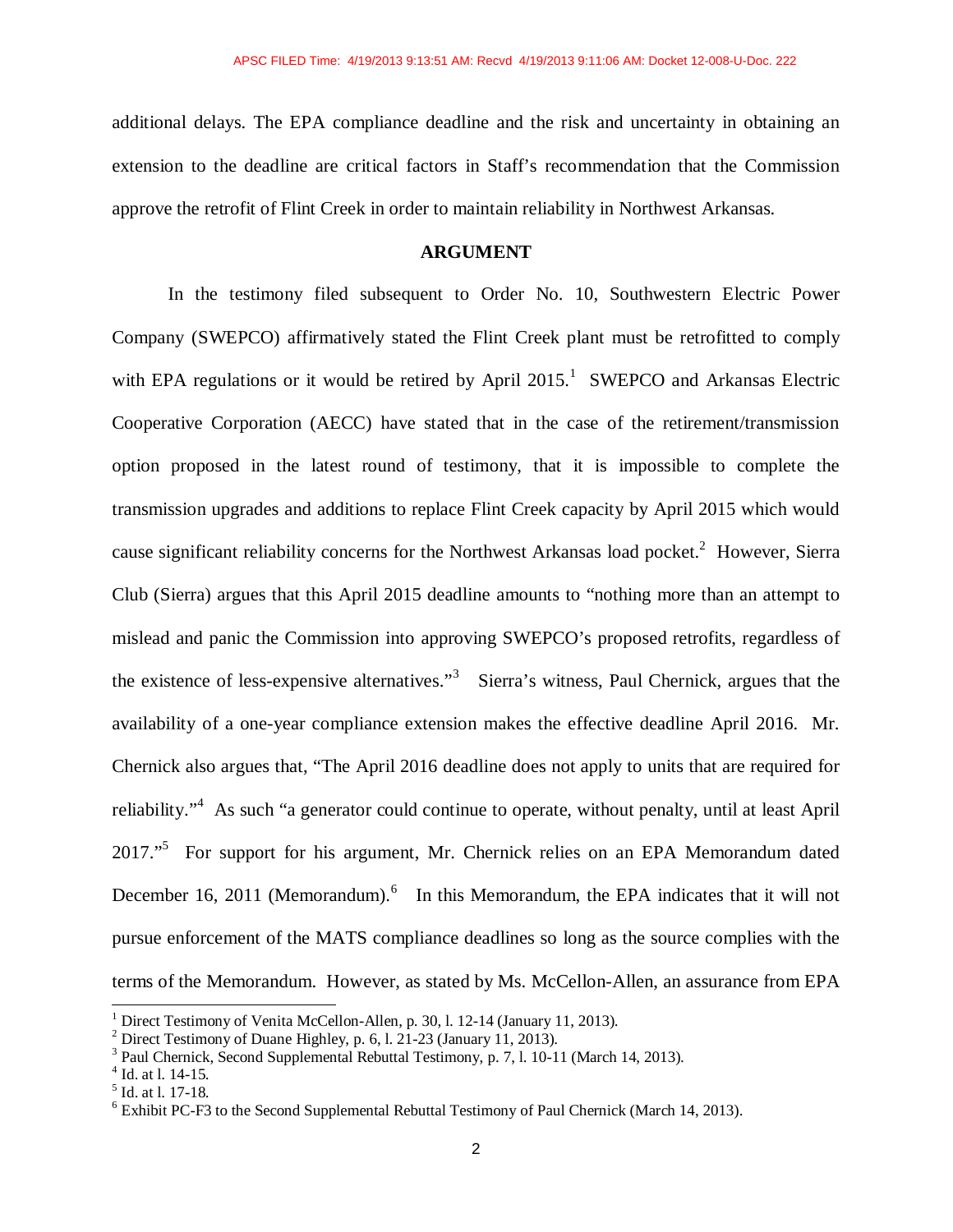that it will not pursue enforcement of the deadline does not protect the Company from citizen suits from Sierra or others to enforce the statutory deadlines.<sup>7</sup>

The requirements for being granted the compliance extensions to this deadline are listed on page two of the Memorandum. $^8$  The requirements may be stated as:

- 1. The unit must be critical for reliability;
- 2. The unit must be able to obtain a one year extension from the state permitting authority pursuant to Section 112(i)(3)(B) of the Clean Air Act; and
- 3. The unit must comply with all other terms of the policy.

It is only after complying with these requirements that a unit may obtain an additional one-year

extension for compliance from the EPA pursuant to the Memorandum.<sup>9</sup>

Mr. Chernick fails to recognize the requirement contained within the statutory language

of Section 112(i)(3)(B) of the Clean Air Act (CAA). This section, as cited in the Memorandum,

states:

The Administrator (or a State with a program approved under subchapter V of this chapter) may issue a permit that grants an extension permitting an existing source up to 1 additional year to comply with standards under subsection (d) of this section **if such additional period is necessary for the installation of controls.**  [emphasis added].

In other words, the state permitting authority may only grant the initial one-year extension (until

2016), if the extra time is needed to install controls. The statutory language does not provide any

extensions on any other basis. Therefore, pursuant to the statutory language, Flint Creek must be

in compliance by April 16, 2015, for any plans other than retrofit.<sup>10</sup>

 $\frac{1}{7}$  T. 353.

<sup>&</sup>lt;sup>8</sup> "This enforcement policy is limited in application to units that are critical for reliability purposes. Some sources will be able to obtain a broadly available one year extension pursuant to Section  $112(i)(3)(B)$ . A source that qualifies for a one year extension from its permitting authority may also qualify for an [administrative order] at the end of its extension, provided that it falls within the terms of this policy."

<sup>&</sup>lt;sup>9</sup> As stated above, however, this is extension does not protect the company from citizen suits.

<sup>&</sup>lt;sup>10</sup> The Arkansas Department of Environmental Quality has already granted SWEPCO a one-year extension of the MATS compliance date for its retrofit plan for Flint Creek. See SWEPCO Hearing Exhibit 2.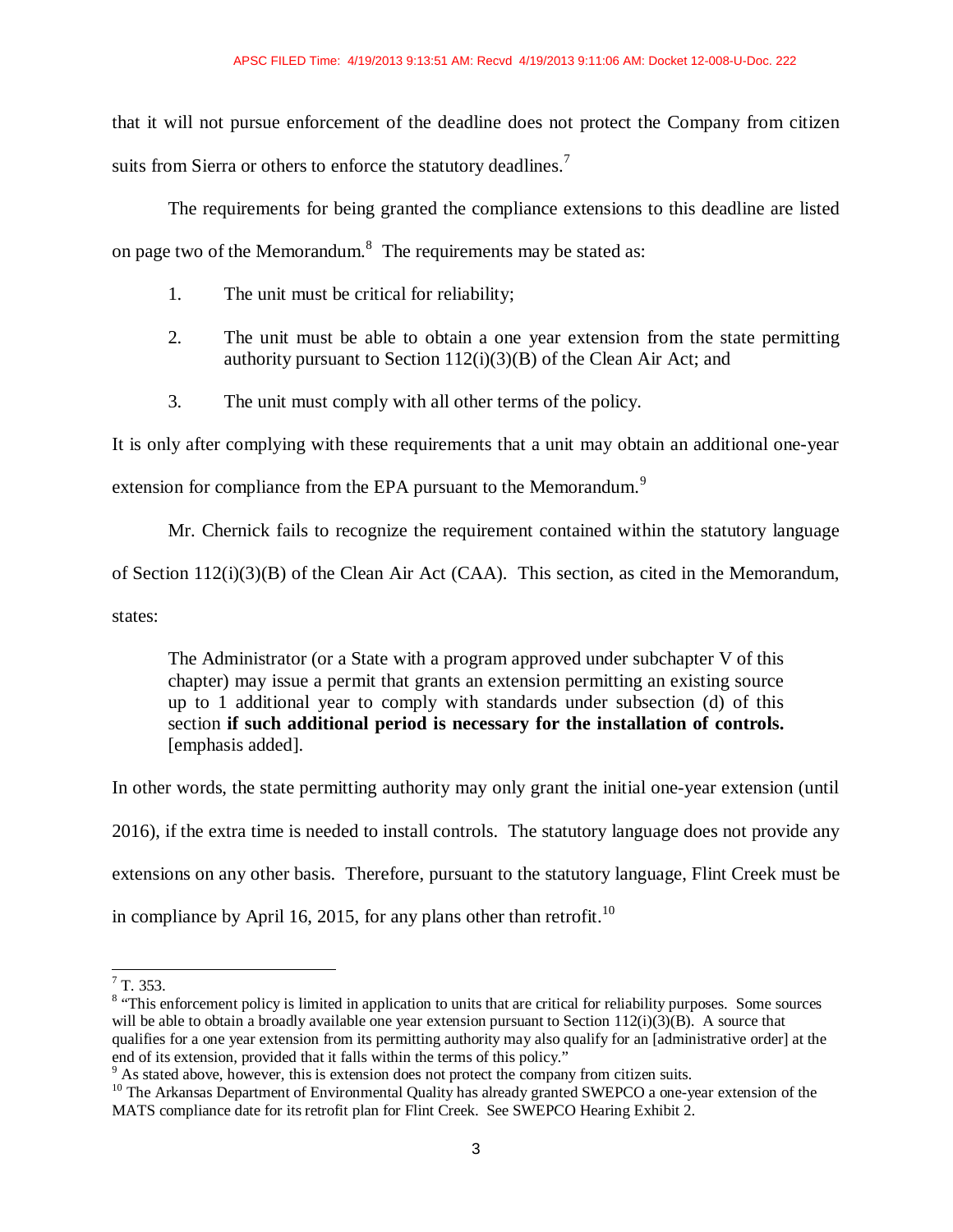Mr. Chernick appears to argue that so long as reliability issues exist, no deadline will be applicable pursuant to the Memorandum.<sup>11</sup> While it may be argued that EPA's Memorandum lacks clarity, a careful reading of the Memorandum does not support Mr. Chernick's interpretation. Even if it could be argued that the Memorandum allows deadline extensions for any plans other than retrofit, this position is clearly inconsistent with the statutory language. The law is well established that an agency has no authority to promulgate a rule that is contrary to a statute under which it was adopted. *McLane Co., Inc. v. Weiss*, 332 Ark. 284, 965 S.W.2d 109 (1998). Administrative regulations may not create a right that Congress has not created by statute. See, *Freeman v. Fahey*, 374 F.3d 663, footnote 2, (2004). If an agency may not create a right by regulation which is subject to the procedural safeguards of rulemaking, it certainly may not by a policy memorandum.

#### **CONCLUSION**

The CAA's statutory deadline for compliance with the MATS requirement for existing generating units is April 15, 2015. The CAA grants the unit the ability to obtain a one-year extension from the state permitting authority if such additional period is necessary for the installation controls. The state permitting authority does not have authority to grant a compliance extension on any other basis. The EPA has indicated by a non-enforceable policy memorandum that if this extension allowed by the CAA is granted by the state permitting authority, a unit may apply for a subsequent year's compliance extension from the EPA during which time it will not seek enforcement against the unit. The subsequent extension would not affect the rights of any private parties to bring citizen suits to enforce the compliance deadlines. As such, the Flint Creek unit may have up to April 2016 to comply with the MATS deadlines if it is retrofitted.

-

<sup>11</sup> Chernick, *supra.* at p. 14, l. 3-11.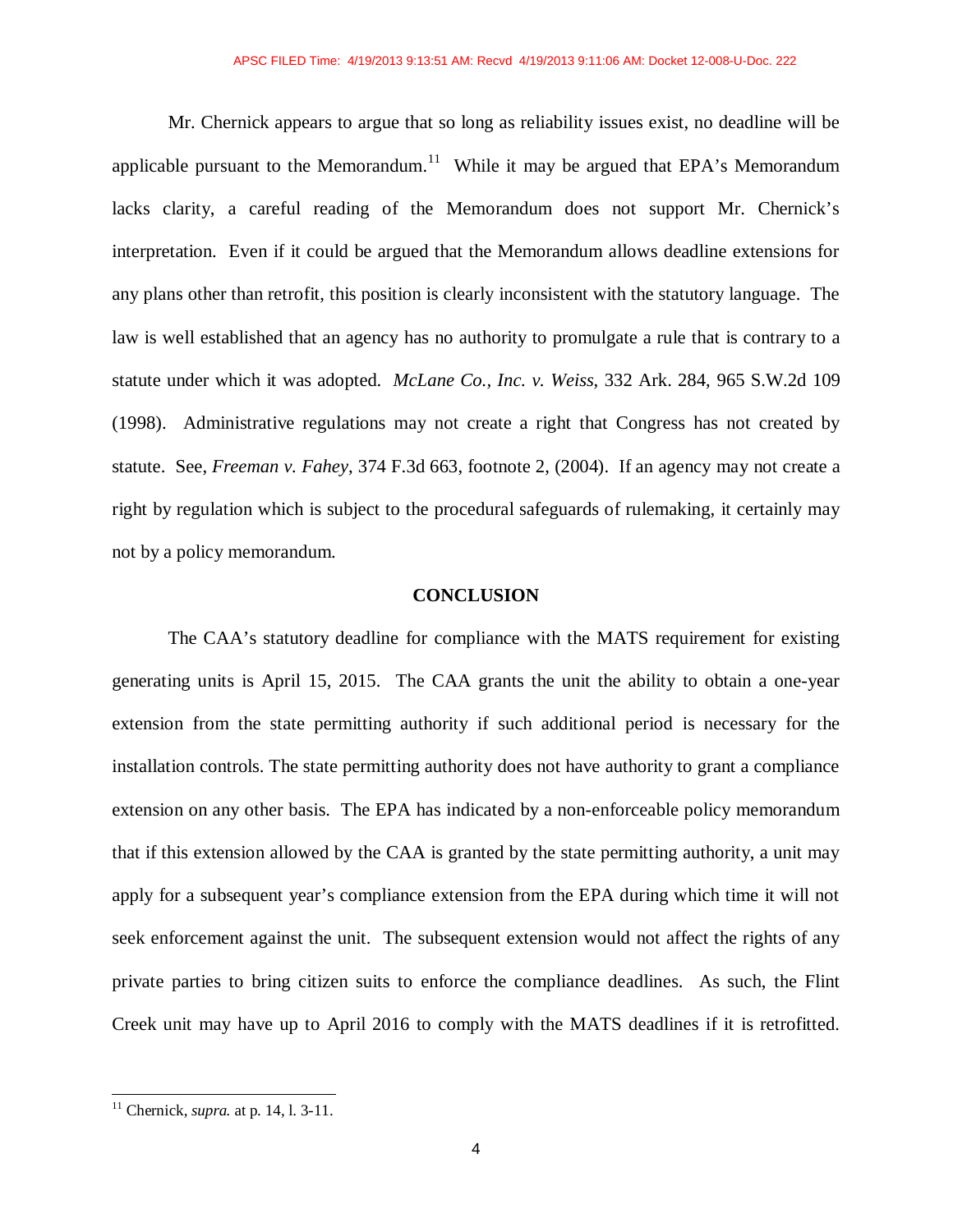Any other alternative would require compliance by April 2015. The Clean Air Act does not provide for further extensions and the EPA may not grant a right the Clean Air Act does not.

Furthermore, there is no history and no precedent which can guarantee which interpretation the EPA (or the courts) will take regarding the deadlines and available extensions to those deadlines. It is precisely this uncertainty which raises a major concern in this Docket. Relying on Sierra's untested theory regarding possible extensions places reliability in the Northwest Arkansas load pocket at risk, which is not an acceptable outcome.

 The risks and uncertainties in the EPA compliance deadlines and in obtaining extensions to those deadlines is a critical factor in Staff's recommendation that the Commission approve the retrofit of Flint Creek. When considered along with (1) the other risks and uncertainties regarding timing related to implementing other alternatives, including the Louisiana MBM process and the high priority transmission planning and review through SPP; (2) the need for a generating resource in Northwest Arkansas to address reliability concerns; and (3) the Applicants' position that they will not convert Flint Creek to natural gas and will retire the unit if the Commission does not approve the retrofit, the retrofit of Flint Creek appears to be the only option available to comply with the MATS regulations within the prescribed deadline and that supports reliability in Northwest Arkansas.